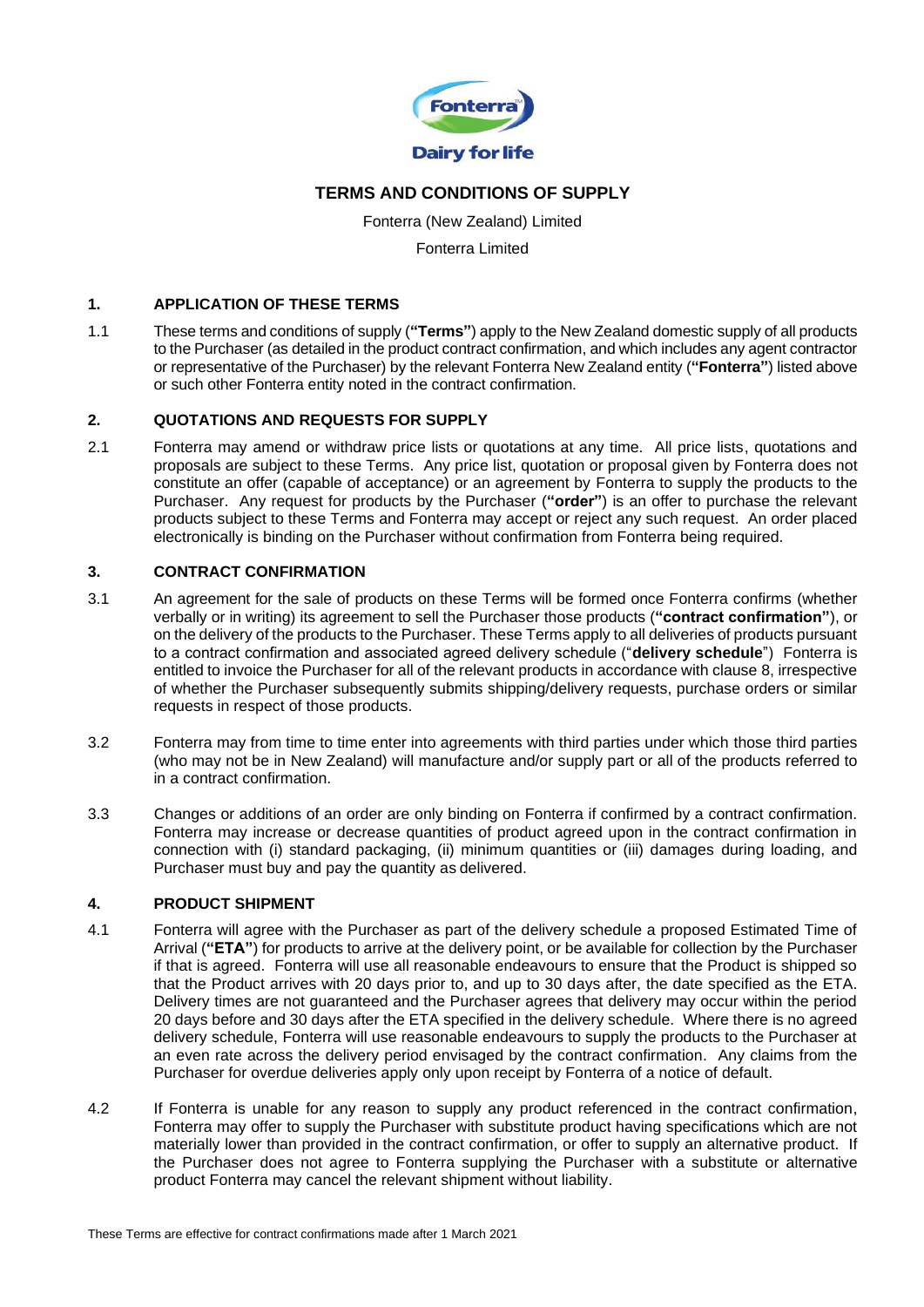- 4.1 The Purchaser must notify Fonterra in writing within 30 days of first having access to the product if there is a shortfall in volume or the Purchaser shall be deemed to accept that the volume is correct. Fonterra may round the quantity of products in a shipment up or down as necessary to ensure the Purchaser receives full container loads of the relevant products (or other applicable load unit). The amount which the Purchaser is required to pay for such products will be proportionately increased or decreased.
- If the arrangements for the shipment and delivery of the products becomes commercially impractical in Fonterra's reasonable opinion, Fonterra shall discuss alternative arrangements with the Purchaser, such as a commercially reasonable substitute location or using a commercially reasonable substitute method of supply. If this is not agreed to by the Purchaser, Fonterra may cancel the relevant shipment without liability.
- 4.3 If the Purchaser requests Fonterra to move an order out or bring it forward, or the Purchaser is otherwise delayed in taking delivery of the product as agreed in the contract confirmation and/or delivery schedule, Fonterra may recover from the Purchaser an administration fee, financial hedging costs/fees, product storage, logistics and any related holding costs resulting from such change in delivery or delay. If the Purchaser is unable to take delivery of the product as agreed in the contract confirmation, Fonterra may cancel the applicable shipment and any subsequent shipments without resulting liability. Fonterra may then resell the products to a third party, and the Purchaser shall indemnify Fonterra for any loss or costs (including any product write-off costs) for any storage, disposal, write-down, transport, logistics and any other costs incurred by Fonterra.

# **5. DEFECTS AND ACCEPTANCE**

- 5.1 The Purchaser must notify Fonterra in writing within 30 days of delivery of the product if there is any apparent physical damage or defect or a purported shortfall in volume of product so delivered. In addition, the Purchaser must notify Fonterra in writing as soon as the Purchaser becomes aware of any quality or latent defect issue in the products (including any products of the Purchaser which incorporate any Fonterra products) that the Purchaser becomes aware of after the expiry of the 30 days delivery notification period.
- 5.2 The Purchaser shall keep any claimed defective product stored separately from all other product and in the state or condition in which they were supplied so that Fonterra has an opportunity to inspect them. The Purchaser shall provide all assistance reasonably requested by Fonterra to assess the claim, including providing access to its premises and any analysis or test results carried out by the Purchaser. If Fonterra accepts that it is responsible, the Purchaser will, at Fonterra's cost, either destroy the products or make them available for collection by Fonterra (or its agent).
- 5.3 Except where contrary to legal requirements, the Purchaser shall notify Fonterra in advance of the Purchaser making any notification to any government agency arising from or relating to any product (defective or otherwise). Fonterra shall not be liable for any defect in, or damage to, products (including that relating to the inappropriate storage, use or care of the products) or their packaging to the extent the Purchaser has done, or failed to do, anything that has caused or contributed to the claimed defect or damage, or if the claim is outside the product warranty period. The Purchaser must not settle or compromise a claim by a third party concerning such products without Fonterra's prior written consent.
- 5.4 The Purchaser shall co-operate with, and provide all reasonable assistance to, Fonterra in relation to any recalls or withdrawals from sale of Fonterra products (or any of the Purchaser's products which incorporate Fonterra products) for any reason, with the objective being to optimise the respective parties' reputation and goodwill whilst ensuring public health and safety is maintained at all times.

# **6. RISK AND TITLE**

- 6.1 Risk in all products passes to the Purchaser on delivery even though title may not. Title in all products remains with Fonterra until such time as full payment is made in cleared funds for all amounts owing by the Purchaser for the products supplied. Until the Purchaser has paid Fonterra in full, Fonterra may retake, sell or dispose of the Product supplied and unpaid, which shall not affect any other rights Fonterra may have in connection with Purchaser's failure to perform.
- 6.2 Until payment has been received the Purchaser hereby grants to Fonterra a security interest in each and every part of the products (including any of the Purchaser's products incorporating the products supplied by Fonterra) and any proceeds thereof, for any amounts owing by the Purchaser to Fonterra from time to time.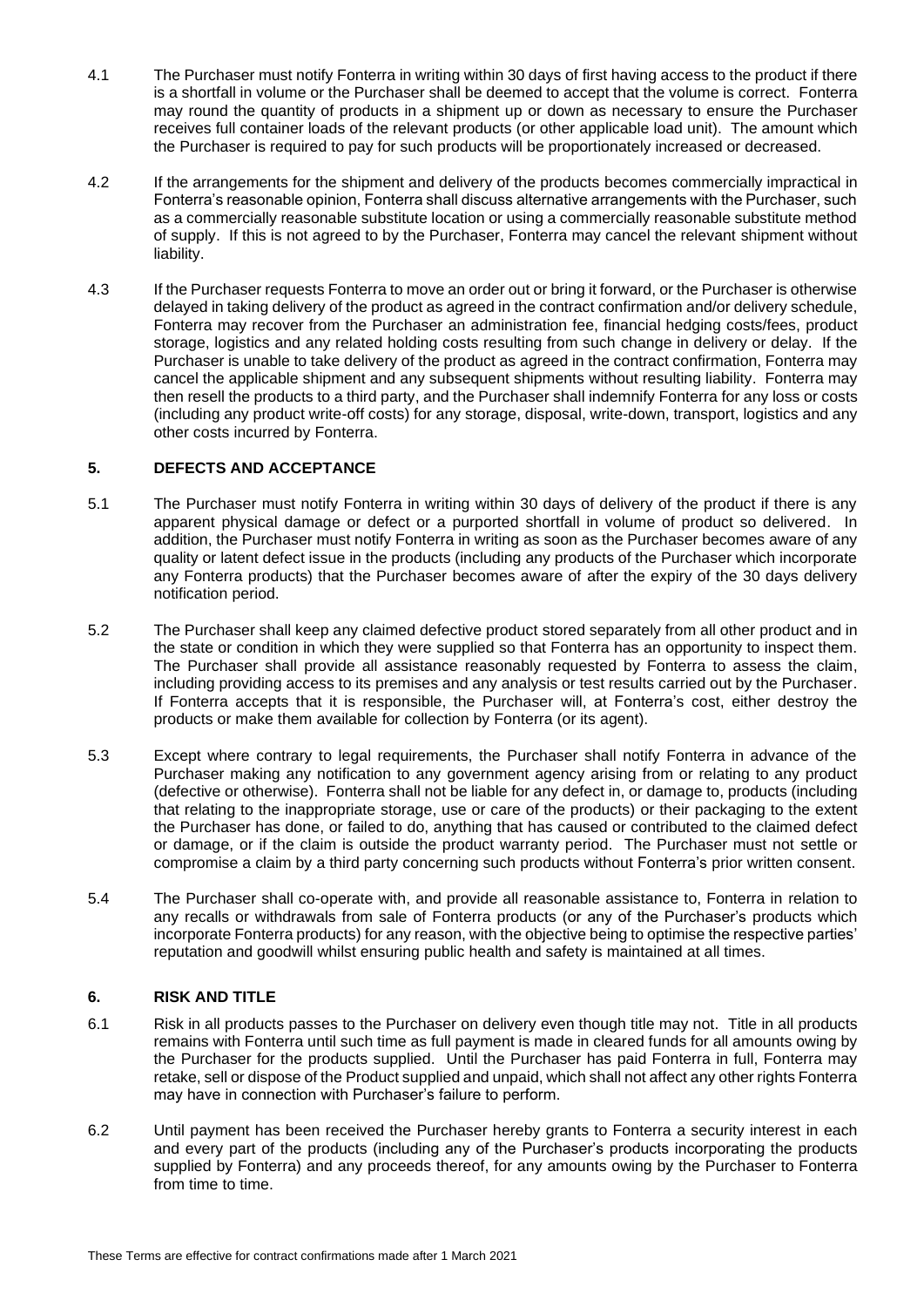- 6.3 The Purchaser:
	- (a) must, upon request, promptly give us all assistance and information as is necessary to register a financing statement under the Personal Property Security Act 1999 ("**PPSA**") in respect of the products;
	- (b) agrees to us registering a financing statement to protect Fonterra's security interest under these Terms;
	- (c) must pay to Fonterra promptly on request the cost of registering the financing statement, and the costs of enforcing or attempting to enforce the contract evidenced by these Terms and the security interest granted under clause 6.3; and
	- (d) agree that sections 114(a), 121, 131 of the PPSA will not apply to the security interests created by these Terms, and the Purchaser waives its right to receive a verification statement under section 148 of the PPSA.
- 6.4 At any time after a default occurs under these Terms, Fonterra may (whether or not Fonterra has exercised any other right) appoint any person to be a receiver of all or any of the products. In addition to, and without limiting or affecting, any other powers and authorities conferred on a receiver (whether under the Receiverships Act 1993 or at law or otherwise), a receiver has the power to do all things in relation to the products as if the receiver has absolute ownership of the products.

# **7. PRICE AND TAXES**

- 7.1 Unless otherwise agreed in writing, the price for the products is as set out in the contract confirmation and/or the shipment schedule. The price may include any additional amounts for any incidental services as set out in the contract confirmation and/or shipment schedule (or any other customer-initiated changes to the contracted delivery schedule). The price per the contract confirmation may be increased or decreased in case of changes in an order as per clause 3.3. of these Terms.
- 7.2 The price shall exclude applicable sales taxes, customs, excise, duties, levies, value added or goods and services related tax. The price shall be increased to reflect any such costs being imposed on Fonterra and the Purchaser shall hold Fonterra harmless in respect of any such costs.

# **8. PAYMENT AND INVOICING**

- 8.1 Fonterra will not ship any product unless payment arrangements have been agreed with the Purchaser, which may involve letter(s) of credit, documentary collection, bank guarantee or deposit. Any payments made pursuant to any such arrangement shall be made net of any bank charges and must equate to the amount invoiced for the applicable products. If no such arrangements are in place shipment will be rolled to an agreed date and the Purchaser shall hold Fonterra harmless against any direct costs incurred by Fonterra resulting from such delay.
- 8.2 Where Fonterra has agreed in writing that the Purchaser will pay for products based on the date of the bill of lading for those products, Fonterra must receive payment by that agreed date or it may refuse to commence supply of any products. Where Fonterra has not extended credit to the Purchaser, Fonterra will provide an invoice for the relevant price and fees applicable to each shipment. Any supply delays and associated costs incurred due to a delay in any payment being received by Fonterra are the Purchaser's responsibility.
- 8.3 Payment of all invoices must be received on the due date specified in the contract confirmation or, if no due date is specified, within 15 days of invoice, in full without deduction, set-off or counterclaim. In the event the Purchaser grants Fonterra a direct debit mandate, a term of 30 days to direct debit will apply. If the Purchaser is required by law to make any deduction or withholding on account of tax from any sum payable to Fonterra, then the sum so payable will be increased to ensure that, after the making of such deduction or withholding, Fonterra receives a net sum equal to the sum that it would have received and so retained had no such deduction or withholding been made.
- 8.4 The Purchaser must notify Fonterra within 7 days of receiving the invoice if the Purchaser believes that the invoice is not correct, including full details of the claimed error. The Purchaser must make payment of the undisputed amount due on any disputed invoice on the due date. Once the dispute is resolved, the Purchaser must pay the resolved amount due within 14 days. Where an invoice remains unpaid (whether in whole or in part) after the due date, and the Purchaser has not notified Fonterra of any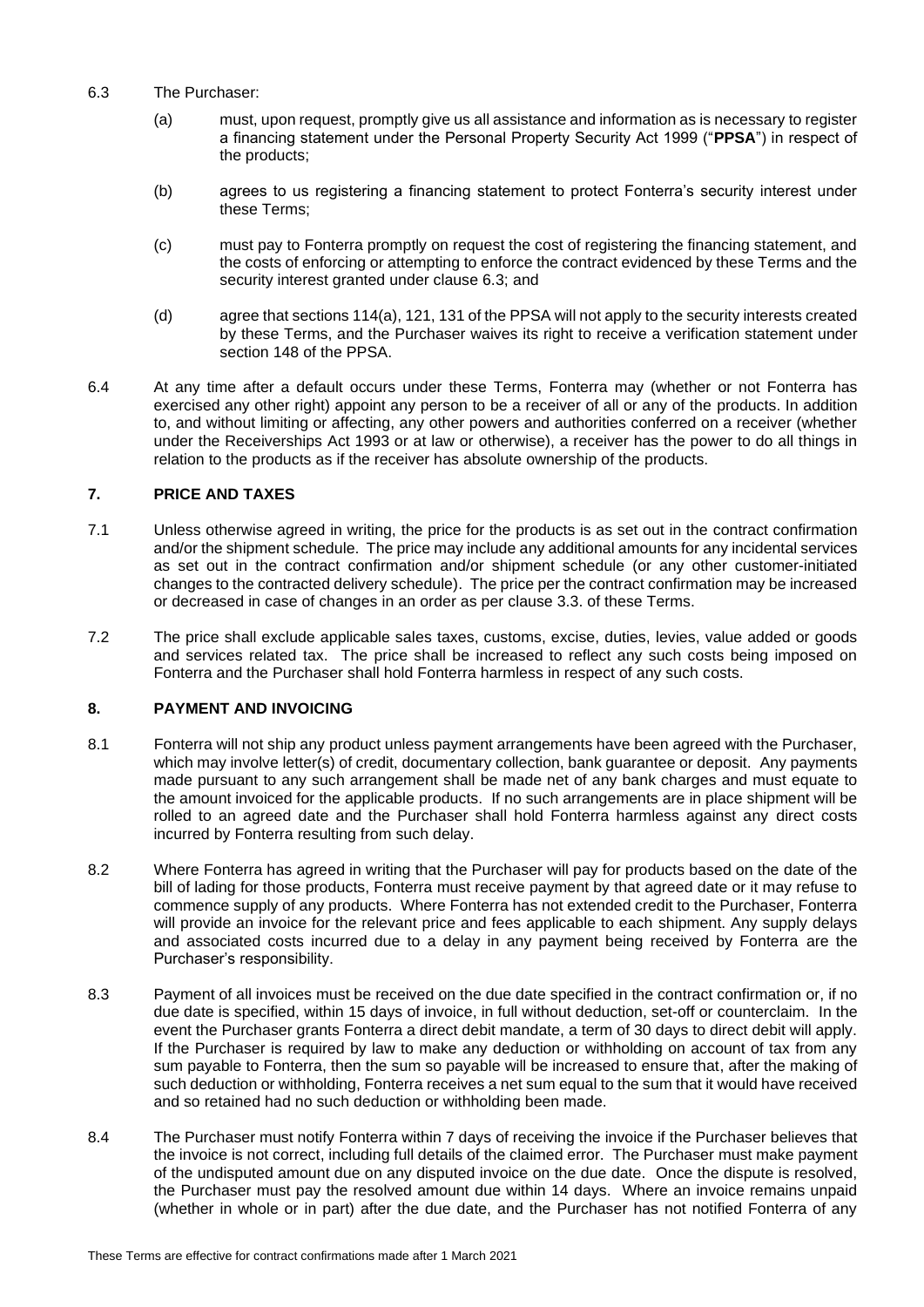genuine and reasonable basis for non-payment, the parties agree that there is no discrepancy or error with respect to the invoice.

- 8.5 If an invoice remains unpaid after the due date for payment Fonterra may:
	- (a) charge penalty interest at the rate of 1.5% monthly (or, if less, the maximum amount permitted by law), such interest to accrue daily and compound monthly from the due date until payment has been received by Fonterra in cleared funds. Fonterra may also recover any collection charges including legal expenses incurred by Fonterra in attempting to recover any overdue amount from the Purchaser with a minimum of 15% of the amounts due;
	- (b) withhold or defer any future shipment pending payment without liability to Fonterra; and/or
	- (c) use applicable remedies (other than arbitration referred to in clause 12.8) such as obtaining judgment in the New Zealand courts.
- 8.6 All references to amounts of money are references to the currency set out in the relevant contract confirmation or shipment schedule, or as otherwise agreed between the parties, and are payable in that currency.

# **9. DEFAULT**

- 9.1 If the Purchaser is in breach of these Terms, or defaults, or in Fonterra's reasonable opinion, is likely to default, in any payment due to Fonterra, or where a liquidator, receiver, controller, trustee or other insolvency administrator is appointed, or any similar situation occurs in respect of the Purchaser or any of its assets, Fonterra may:
	- (a) withhold or cancel the relevant shipment and/or any subsequent shipment; and/or
	- (b) retain any deposit the Purchaser may have paid and/or draw on any relevant L/C, bank guarantee or standby L/C; and/or
	- (c) reclaim and/or resell the products in the Purchaser's possession or under its control and may enter premises where Fonterra believes that the products are stored or held to do so, and recover from the Purchaser all costs of doing so; and/or
	- (d) cancel the applicable product supply contract,

and all monies owing and outstanding by the Purchaser on any account whatsoever will become immediately due and payable (without the requirement for notice from Fonterra). Fonterra will not be liable to the Purchaser for any losses it incurs as the result of exercising the above rights.

# **10. WARRANTIES**

- 10.1 Fonterra warrants only (to the exclusion of any implied warranties or guarantees) that each product at the point of delivery meets the specifications (including as to residual shelf life) as set out in the Fonterra selling specification for the product type described, as supplemented by the contract confirmation and/or shipment schedule. To the maximum extent permitted by law, Fonterra makes no other representations or warranties in respect of the products, including representations or warranties concerning fitness for purpose, compliance with any laws, regulations or rules of any market in which the products are used, sold or otherwise dealt with, or appropriateness for the Purchaser's needs of any product, and the Purchaser must assure itself of these matters.
- 10.2 Fonterra may from time to time provide advice, recommendations and statements with respect to the products. However, Fonterra does not warrant or guarantee the accuracy or completeness of that advice, recommendations or statements or the results obtained through the use of the products. Fonterra expressly disclaims any liability for any damage to the Purchaser from reliance on such advice, recommendations or statements, which shall be at the Purchaser's own risk having made its own appropriate enquiries. Any sample, description or visual representation or details of product provided to the Purchaser are representative only and the actual product supplied may differ.
- 10.3 If any product is sold to the Purchaser as stockfood, second quality or any similar classification the Purchaser acknowledges that the products are not fit for human consumption and are sold on the representation from the Purchaser that the products will be exclusively used for the purpose of animal feed.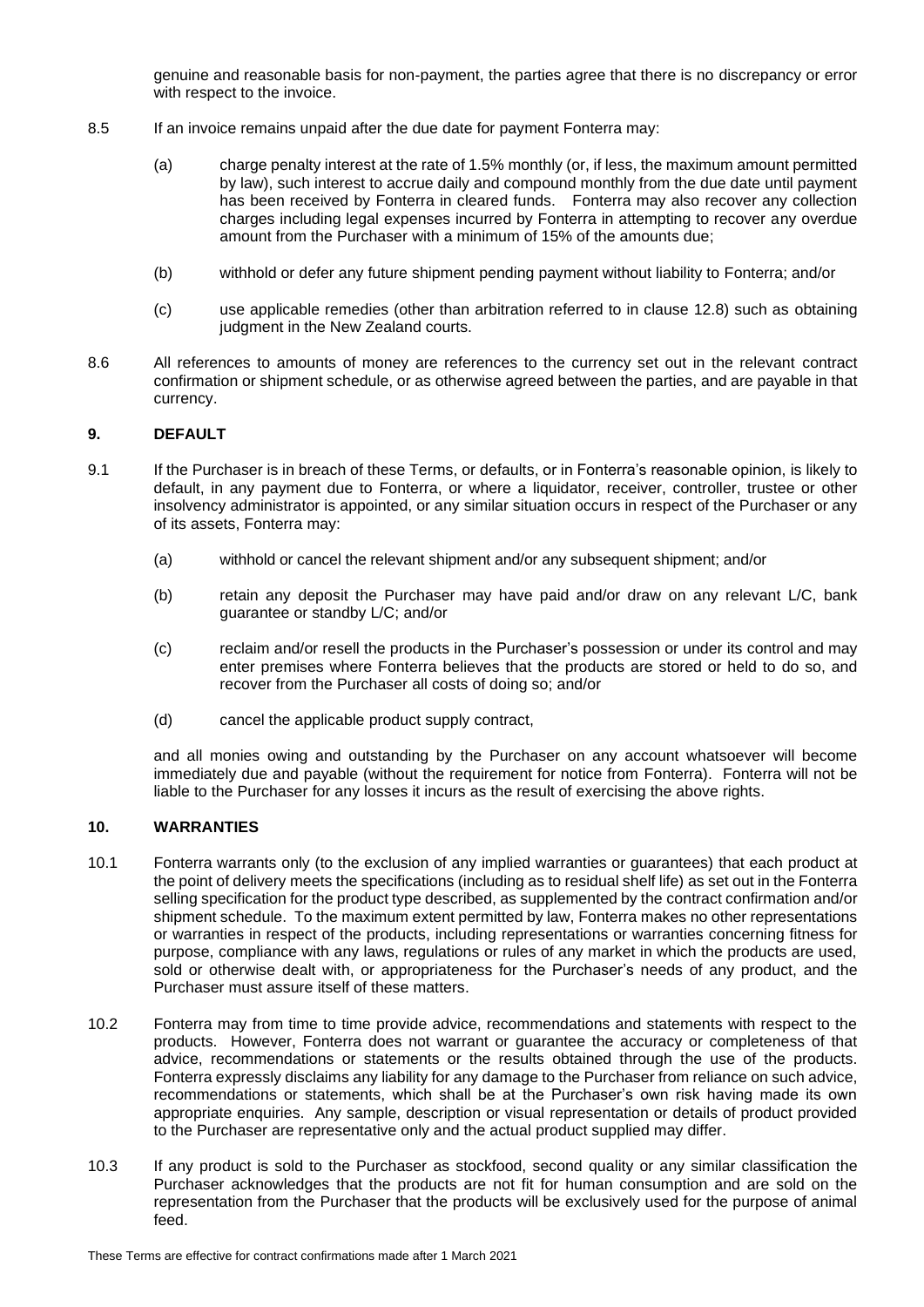#### **11. LIMITATION OF LIABILITY**

- 11.1 Fonterra will not in any circumstances be liable for any claim in contract, tort (including negligence) or equity, under statute or otherwise unless notice of the claim is given in writing to Fonterra within 30 days of the Purchaser first becoming aware of a claim arising.
- 11.2 Notwithstanding any other provision of these Terms, Fonterra will not be liable for any loss and/or damage to person or property, any loss of revenue, profits, goodwill, business or anticipated business, anticipated savings, any business interruption, loss of data, or product recall costs, or for any indirect or consequential loss or damage, regardless of whether or not that loss or damage was, or ought to have been contemplated by Fonterra. Fonterra will not be liable for any loss and/or damage alleged to arise from the supply of goods for any special or particular purpose, and the parties by signing these Terms agree that no such purpose has been communicated to Fonterra and is expressly disclaimed.
- 11.3 If the products are delayed in being shipped to the Purchaser due to circumstances within Fonterra's reasonable control, Fonterra's maximum aggregate liability for any direct costs incurred by the Purchaser as a direct result of such delay is limited to five percent (5%) of the invoice value of the shipment the subject of the delay. This is the Purchaser's sole remedy in the event of delay.
- 11.4 If the products do not (i) comply with the agreed specifications or (ii) there is a total failure by Fonterra to supply the products (in each case for reasons which Fonterra is responsible), Fonterra may, following discussion with the Purchaser, refund all or part of the price of the products (to the extent payment has been made), or replace or rework all (or the unrefunded) portion of the products. In addition to the this refund and/or replacement remedy (and subject at all times to clauses 11.1 and 11.2), where the Purchaser has incurred any direct costs or direct damages resulting from either (i) or (ii) above (in each case for reasons which, and to the extent, Fonterra is responsible), Fonterra's maximum aggregate liability is (to the maximum extent permitted by law) limited to twenty percent (20%) of the relevant invoice value of the non-conforming products or the products failed to be delivered.

<span id="page-4-0"></span>In respect of any other claim by the Purchaser against Fonterra, whether made in contract, tort (including negligence) or equity, under statute or otherwise, that directly or indirectly arises out of or in connection with any product supply governed by these Terms (in each case for reasons which, and to the extent, Fonterra is responsible, and subject at all times to clauses 11.1 and 11.2), where the Purchaser has incurred any direct costs or direct damages Fonterra's maximum aggregate liability is (to the maximum extent permitted by law) limited to twenty percent (20%) of the relevant invoice value of the products the subject of the claim.

- 11.5 Any reworking of the products under clause [11.4](#page-4-0) shall be effected at such place as Fonterra may specify and Fonterra may require the Purchaser to arrange for the transport, at Fonterra's cost, of any such products to be reworked or made good.
- 11.6 Where the Purchaser contends that costs or damages arising from any third-party claim are Fonterra's liability (and as a precondition to Fonterra accepting any such liability), the Purchaser irrevocably grants Fonterra the sole control of the defence and all related settlement negotiations and other proceedings, and the Purchaser shall assist and co-operate with Fonterra as reasonably requested regarding any third-party claim in relation to the products.
- 11.7 The Purchaser shall indemnify Fonterra for any liability, costs, damages or claims suffered by Fonterra and caused directly or indirectly by the Purchaser's handling, storage, use or sale of the products, or by any negligent act or omission or breach of any law applicable to the handling, storage, use or sale of the products (including as incorporated into another good or service) by the Purchaser.

# **12. GENERAL**

- 12.1 All notices under these Terms must be in writing and delivered by one party to the other at the address that the other specifies from time to time. Where any notice is required to be given by the Purchaser to Fonterra under these Terms in respect of any damage, defect or shortfall in the contracted volume of products, the Purchaser shall do so within the time period stated in these Terms or Fonterra shall not be liable in respect of any claim or potential claim. The Purchaser shall provide full details of the alleged problem with the products, and subsequently any other information reasonably requested by Fonterra.
- 12.2 The Purchaser agrees that any packaging accompanying the products which identifies the product as being manufactured or supplied by Fonterra must be disposed of in a manner that prevents its re-use or, if it is to be re-used, must be modified in appearance so that no reference or connection to Fonterra can be made. Unless expressly otherwise agreed in writing, the Purchaser acknowledges and warrants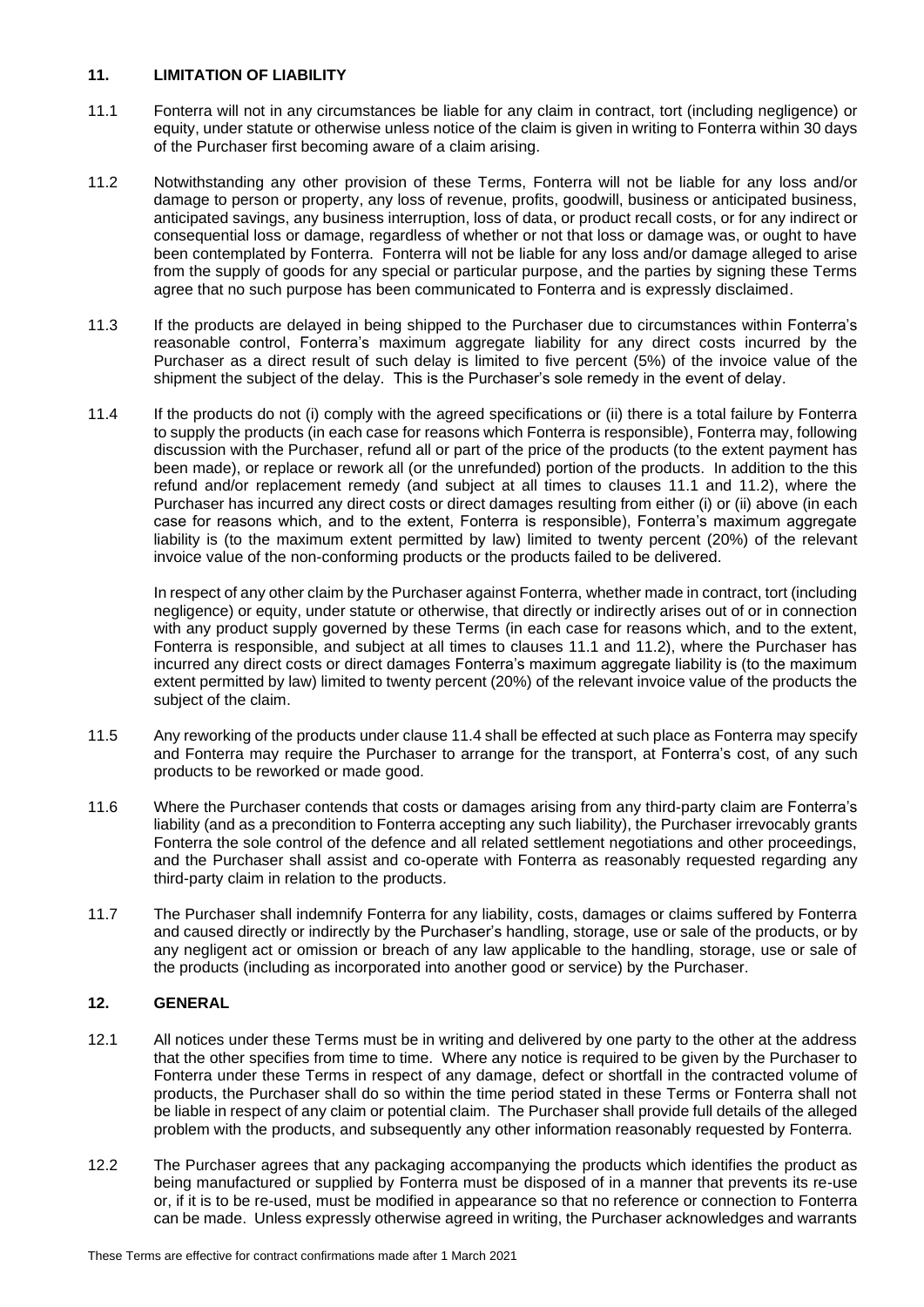that any products purchased under these Terms are purchased solely for its own use and that the Purchaser will not on-sell the products in any market.

- 12.3 Any confidential information or intellectual property provided by Fonterra in connection with the products, including any price list, the contract confirmation and shipment schedule, remains at all times Fonterra's confidential and proprietary information and may be used by the Purchaser solely to complete the relevant shipment and for no other purpose and must otherwise be kept in strict confidence by the Purchaser. The Purchaser agrees that damages are not an adequate remedy for any breach of this clause and that Fonterra may seek an injunction or other interim relief to protect its rights. Fonterra will hold in confidence any information which the Purchaser identifies in writing to Fonterra as being confidential.
- 12.4 All intellectual property which is owned by, or is proprietary to, or which is created as a result of or in connection with the provision of the products, shall remain owned exclusively by Fonterra. The Purchaser has no right or interest in or licence to use any of Fonterra's intellectual property (including trade marks) without Fonterra's prior written consent.
- 12.5 The Purchaser shall not give or make any undertaking, assertion or representation in relation to the Products without Fonterra's prior approval in writing.
- 12.6 The United Nations Convention on Contracts for the International Sale of Goods does not apply to these Terms or any transaction conducted in accordance with, or pursuant to, these Terms.
- 12.7 These Terms supersede and exclude all discussions, representations, terms and/or conditions of trade, and all written or oral agreements, arrangements and understandings between Fonterra and the Purchaser, whether made during negotiations between Fonterra and the Purchase or at any subsequent time. The Purchaser agrees that no proceedings may be brought against Fonterra for an order under section 43 of the New Zealand Fair Trading Act in relation to sections 9, 12A, 13 or 14(1) of that Act.
- 12.8 These Terms are governed by the laws of New Zealand to the exclusion of the law of any other country to the maximum extent permitted by law. Any dispute, difference or claim arising out of or in connection with a product supply contract or these Terms, if not resolved by any informal dispute mechanism agreed between the parties, will be referred to and finally resolved by arbitration in accordance with the New Zealand Arbitration Act 1996 and its amendments and the AMINZ Arbitration Rules current at the time arbitration is commenced. The place of arbitration will be Auckland.
- 12.9 Any personal information collected by the Purchaser or Fonterra in connection with these Terms must only be used or disclosed for the purposes of ensuring performance of these Terms and any future like arrangement. This may include disclosure within the parties' respective organisations and to other parties involved in performing these Terms. Fonterra and the Purchaser agree to comply with relevant privacy laws in respect of any personal information collected in connection with these Terms, any shipments and any future like arrangement.
- 12.10 Any notice given by a party, or failure by a party to insist on strict compliance with, or any delay in exercising a party's rights under, these Terms is not a variation or waiver of any provision or of any right available to that party.
- 12.11 The Purchaser may not assign or novate any or all of its rights or obligations under these Terms to a third party or purport to do so without Fonterra's prior written consent (which may be given or withheld in Fonterra's complete discretion). Fonterra may assign or transfer the benefits and burdens of this agreement to any affiliate of Fonterra at its discretion and without the Purchaser's consent.
- 12.12 In addition to Fonterra's rights under clause 4.5 of these Terms, and subject to Fonterra's right to recover costs under clause 4.6, neither Fonterra nor the Purchaser shall be liable for the failure to perform or delay in the performance of its obligations pursuant to these Terms to the extent such failure or delay is caused by or results from a Force Majeure Event. The party affected by the Force Majeure Event shall promptly notify the other party using the fastest possible means of communication available to it under the circumstances, describe the circumstances of the Force Majeure Event, and promptly notify the other Party when the Force Majeure Event (or its impact on such party) has been abated. In the event a Force Majeure Event persists for more than 60 calendar days, the party not prevented to perform by the Force Majeure Event may dissolve the relevant agreement as far as affected by the Force Majeure Event, without being obliged to pay any compensation.

*Force Majeure Event* means an event or circumstance beyond the reasonable control of the affected party, its suppliers or auxiliary persons, which hinders or prevents the performance of its obligations under these Terms and which cannot be foreseen or if foreseeable is unavoidable, including without